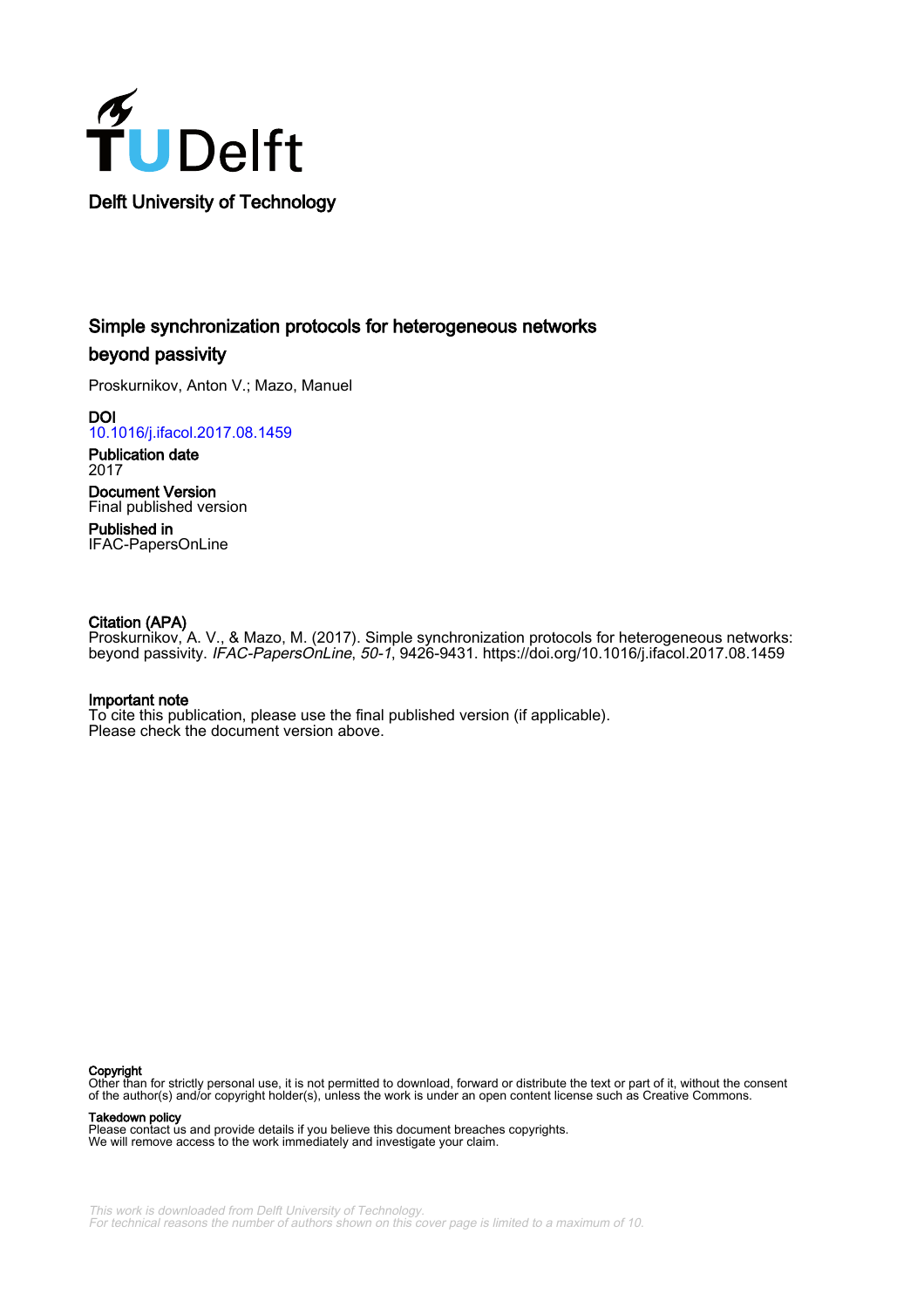**The International Federation of Available online at www.sciencedirect.com** 





IFAC PapersOnLine 50-1 (2017) 9426-9431

#### Simple synchronization protocols for heterogeneous networks: beyond passivity bgeneous networks: beyond pas Simple synchronization protocols for heterogeneous networks: beyond passivity Simple synchronization protocols for heterogeneous networks: beyond passivity

Anton V. Proskurnikov <sup>∗</sup> Manuel Mazo Jr <sup>∗</sup> Anton V. Proskurnikov <sup>∗</sup> Manuel Mazo Jr <sup>∗</sup> Anton V. Proskurnikov <sup>∗</sup> Manuel Mazo Jr <sup>∗</sup>

 $P_{\text{cyl}}$  Center for Systems and Control (DCSC), Delft University of Delft The Netherlands Technology, Delft, The Netherlands and Delft, The Netherlands and Delft, The Netherlands and Delft, The Netherlands ∗ Delft Center for Systems and Control (DCSC), Delft University of  $Iechnology, De$ ift, The Netherlands

benchmark problems in multi-agent control. Whereas synchronization algorithms for dentical agents have been thoroughly studied, synchronization of heterogeneous networks still remains a channeling problem. The existing algorithms primarily use the internal model principle, a challenging problem. The existing algorithms primarily use the internal model principle, assigning to each agent a local copy of some dynamical system (internal model). Synchronization of heterogeneous agent a local copy of some dynamical system (internal model). By hem omzation<br>of heterogeneous agents thus reduces to global synchronization of identical generators and local synchronization between the agents and their internal models. The internal model approach imposes a number of restrictions and leads to sophisticated dynamical (and, in general, influenced a number of resolutions and reads to sophisticated ay named (and, in general, by a very simple linear protocol, which is used for consensus of first-order integrators. A natural by a very simple linear protocol, which is used to consensus of this order meghators. A matural<br>question arises whether analogous algorithms are applicable to synchronization of agents that do not satisfy the passivity condition. In this paper, we study the synchronization problem for herogeneous agents that are not passive but satisfy a weaker input feedforward passivity (IFP) condition. We show that such agents can also be synchronized by a simple linear protocol, provided that the interaction graph is strongly connected and the couplings are sufficiently weak. We demonstrate how stability of cooperative adaptive cruise control algorithms and some microscopic traffic flow models reduce to synchronization of heterogeneous IFP agents. Abstract: Synchronization among autonomous agents via local interactions is one of the a challenging problem. The existing algorithms primarily use the internal model principle, microscopic traffic flow models reduce to synchronization of heterogeneous IFP agents. of heterogeneous agents thus reduces to global synchronization of identical generators and local<br>synchronization between the agents and their internal models. The internal model approach<br>imposes a number of restrictions an

© 2017, IFAC (International Federation of Automatic Control) Hosting by Elsevier Ltd. All rights reserved. microscopic traffic flow models reduce to synchronization of heterogeneous IFP agents. I. IFAC (International Federation of Automatic Control) Hosting by Elsevier Ltd. All rights reserved. we demonstrate how stability of cooperative adaptive adaptive adaptive adaptive adaptive control algorithms and some  $\odot$  2017. IFAC (International Federation of Automatic Control) Hosting by Elsevier Ltd. All rights.

microscopic traffic flow models reduce to synchronization of heterogeneous IFP agents.

#### 1. INTRODUCTION 1. INTRODUCTION 1. **INTRODUCTION**

As the influential monograph (Strogatz, 2003) states, "the tendency to synchronize is one of the most pervasive drives in the universe, extending from atoms to animals". Synchrony among subsystems (agents, cells) of a complex system is a basic principle, which explains many natural phenomena (Strogatz, 2003) and has found numerous applications in engineering (Mesbahi and Egerstedt, 2010; Olfati-Saber et al., 2007; Wu, 2007; Ren and Beard, 2008). Establishing synchronization (consensus) is considered now as a benchmark problem in multi-agent control and has been thoroughly examined in the recent decades. As the influential monograph (Strogatz, 2003) states, "the and has been thoroughly examined in the recent decades.

Most of the attention has been paid to synchronization among *identical* agents. The protocols establishing synchronization among single integrators are usually based on the idea of contraction: the convex hull, spanned by the agents' states, is shrinking until it collapses into a singleton (Münz et al., 2011). An alternative approach is based on convergence criteria for infinite matrix products (Ren and Beard, 2008). The protocols for synchronization of<br>agents obeying higher order equations are similar in agents, obeying higher order equations, are similar in spirit to first-order algorithms. Synchronization of linear and linearly coupled agents is often analyzed via the spectral decomposition of the Laplacian matrix (Olfati-Saber et al., 2007; Li et al., 2010; Ren and Beard, 2008; Most of the attention has been paid to synchronization Saber et al., 2007; Li et al., 2010; Ren and Beard, 2008;  $\mathbb{R}$ en and Cao, 2011). Nonlinear protocols are usually examined by Lyapunov methods (Ren and Cao, 2011), employing, among others, the Kalman-Yakubovich-Popov lemma (Zhang et al., 2014; Proskurnikov and Matveev, 2015), contraction theory (DeLellis et al., 2011) and the idea of incremental passivity (Stan and Sepulchre, 2007; Proskurnikov et al., 2015; Liu et al., 2015b). Proskurnikov et al., 2015; Liu et al., 2015b). idea of incremental passivity (Stan and Sepulchre, 2007; Proskurnikov et al., 2015; Liu et al., 2015b). Ren and Cao, 2011). Nonlinear protocols are usually examined by Eyapunov methods (Ren and Cao, 2011),<br>employing, among others, the Kalman-Yakubovich-Popov<br>lemma (Zhang et al., 2014; Proskurnikov and Matveev,<br>2015), contraction theory (DeLellis et al., 2011) and the<br>idea of  $\Gamma$  roskurnikov et al., 2015; Liu et al., 2015b).

However, in practice autonomous agents are usually heterogeneous. Algorithms for output synchronization of non-identical agents have been proposed quite recently and most of them employ the *internal model princi*ple (Wieland et al., 2011; De Persis and Jayawardhana, 2014; Isidori et al., 2014; Bidram et al., 2014; Liu et al., 2015a), assigning to each agent a virtual copy of some dynamical system, referred to as the *internal model* or the local reference generator. The control algorithm then consists of two layers: a protocol, synchronizing the (identical) reference generators and local *model-matching* controllers, reference generators and local model-matching controllers,<br>synchronizing the agents to their generators. However, in practice autonomous agents are usually hetsynchronizing the agents to their generators.

The general internal model approach has, however, several disadvantages. Being formally decentralized, its implementation assumes that the agents share the same internal model and are able to match it (e.g. in the case of linear agents the Francis regulator equations should be solvable (Wieland et al., 2011; Liu et al., 2015a)). Hence design of an algorithm requires to know the global information about the network. Unlike many synchronization algorithms for identical agents (Olfati-Saber et al., 2007; Li et al., 2010; Ren and Beard, 2008; Ren and Cao, 2011) that use only *relative measurements*, that is, the deviations between an agent's output and the outputs of its neigh-between an agent's output and the outputs of its neigh-that use only relative measurements, that is, the deviations The general internal model approach has, however, several  $\overline{a}$ between an agent's output and the outputs of its neigh-

 $\frac{1}{\cancel{x}}$  This work is supported by NWO Domain TTW, the Netherlands, This work is supported by NWO Domain 11 w, the Netherlands,<br>under the project - TTW#13712 "From Individual Automated Vehicles to Cooperative Traffic Management - Predicting the benefits of automated driving through on-road human behavior assessment and traffic flow models (IAVTRM)"  ${\rm E\text{-}mails: } {\tt anton.p.1982@ieee.org,} \text{ 'm.mazoftudelft.nl}$ of automated driving through on-road human behavior assessment<br>and traffic flow models  $(IN/TPMN)$  $\star$  This work is supported by NWO Domain TTW, the Netherlands,

<sup>2405-8963</sup> © 2017, IFAC (International Federation of Automatic Control) Hosting by Elsevier Ltd. All rights reserved. **Peer review under responsibility of International Federation of Automatic Control.** 10.1016/j.ifacol.2017.08.1459 **2405-8963** © 2017. **IFAC** (International Federation of Automatic Control) 1  $\mathbf{F}$ **Constitute Community of International Peteration of Automatic Copyright Construction Construction Copyright Copyright Copyright Copyright Copyright Copyright Copyright Copyright Copyright Copyright Copyright Copyright Cop**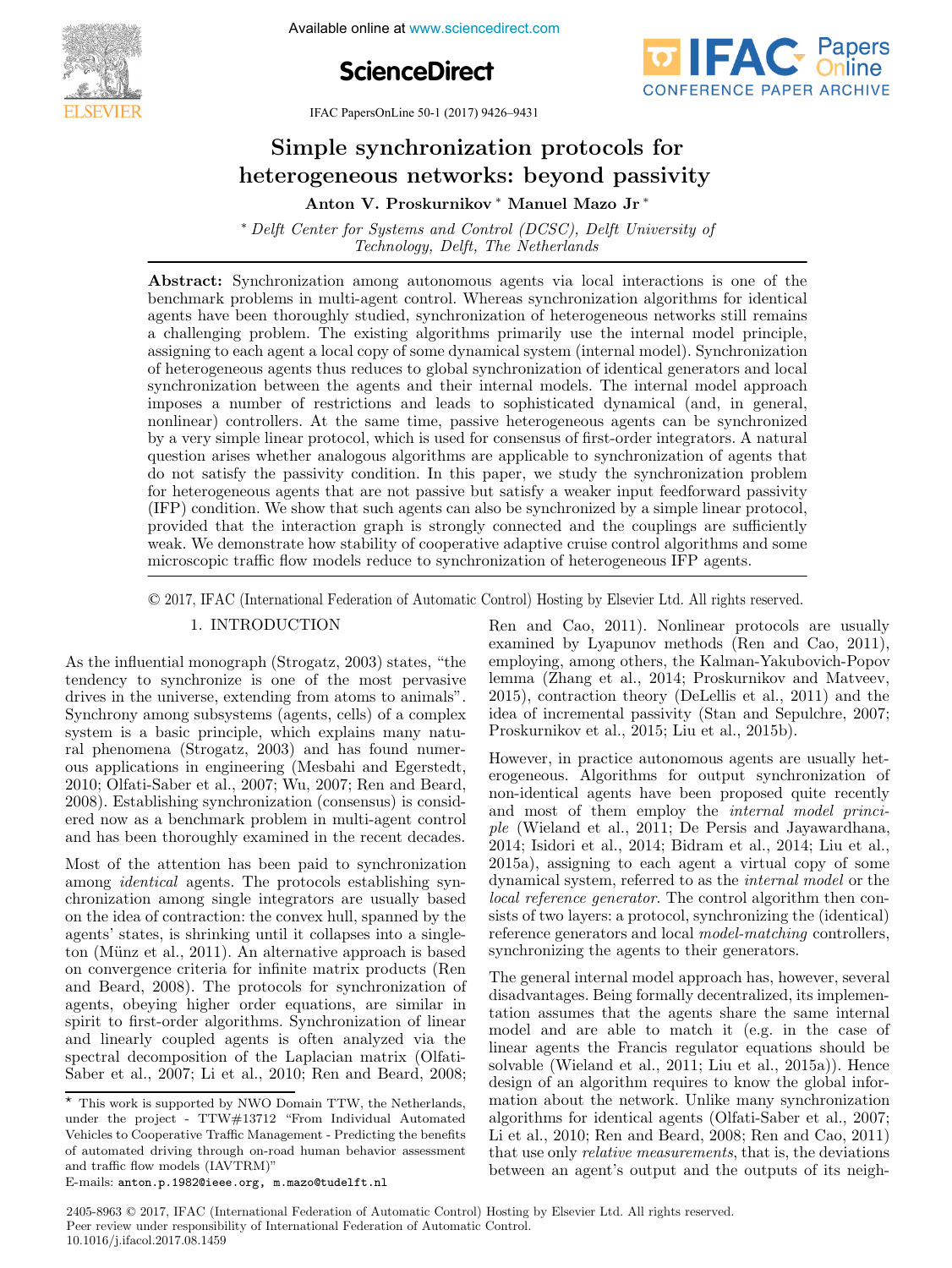bors, the model-matching controllers need access to the absolute outputs of the agents. Dealing with mobile robots, this implies that agents have to measure their positions and/or velocities in the global frame of reference.

At the same time, synchronization among heterogeneous passive agents (e.g. mechanical systems in the Euler-Lagrange form) can be established by the same simplest protocols (Pogromsky and Nijmeijer, 2001; Arcak, 2007; Hatanaka et al., 2015) as used to synchronize single integrator agents (Olfati-Saber et al., 2007). Such a protocol does not require any knowledge of the agents' dynamics (except for their passivity) and uses only deviations between the agents' outputs, but not the outputs themselves.

Thus a visible gap exists between the problems of synchronization in networks of passive heterogeneous agents, provided by a very simple algorithm, and synchronization among general heterogeneous agents, which requires sophisticated model-based controllers. In this paper, we make a step towards filling this gap and show that the conventional synchronization algorithm for passive agents (Hatanaka et al., 2015) is applicable also to inputfeedforward passive (IFP) (Khalil, 1996; Torres et al., 2015) agents, provided that the couplings among them are sufficiently weak. The class of IFP systems is much broader than the class of passive systems (and contains, in particular, all asymptotically stable linear systems). We demonstrate applications of our results to the design of cooperative adaptive cruise control (CACC) for platoons of automated vehicles and stability of a microscopic traffic flow model with delayed drivers' responses, both of which can be reduced to synchronization of IFP agents. Proskurnikov and Mazo Jr (2017).

#### 2. PRELIMINARIES

In this section, we introduce basic concepts from graph theory and define input-feedforward passivity (IFP).

#### 2.1 Graphs and their connectivity properties

A (weighted directed) graph is a triple  $\mathcal{G} = (\mathcal{V}, \mathcal{E}, A)$ , where  $V = \{v_1, \ldots, v_N\}$  stands for the set of nodes,  $\mathcal{E} \subset$  $\mathcal{V} \times \mathcal{V}$  is a set of *arcs* and  $A = (a_{jk})_{j,k=1}^N$  is a non-negative adjacency matrix, such that  $a_{jk} > 0$  if  $(v_k, v_j) \in E$  and otherwise  $a_{jk} = 0$ . We always assume that the number of nodes N and their indices are fixed, so  $V = \{1, \ldots, N\},\$ there is a one-to-one correspondence between such graphs and their adjacency matrices  $A \mapsto G[A] \triangleq (V, E[A], A),$ where  $E[A] \triangleq \{(j,k) : a_{kj} \neq 0\}$ . Henceforth all graphs have no self-loops  $a_{jj} = 0 \forall j$ . A graph is called *undirected* if  $A = A^{\top}$ . For any node j we introduce the weighted inand *out-degrees*  $d_j^+[A] \stackrel{\Delta}{=} \sum_{k=1}^N a_{jk}$  and  $d_j^-[A] \stackrel{\Delta}{=} \sum_{k=1}^N a_{kj}$ .

A walk connecting nodes  $v$  and  $v'$  is a sequence of nodes  $v_{i_0} \triangleq v, v_{i_1}, \ldots, v_{i_{s-1}}, v_{i_s} \triangleq v'$   $(n \geq 1)$  such that  $(v_{i_{k-1}}, v_{i_k}) \in E$  for  $k = 1, \ldots, s$ . A graph is strongly connected if a walk between any two distinct nodes exists. A graph is quasi-strongly connected, or has a directed spanning tree, if one of its nodes is connected by walks to all other nodes. For an undirected graph these conditions are equivalent (such a graph is simply called connected).

## 2.2 Passivity and input-feedforward passivity

Consider the dynamical system

 $\dot{x}(t) = f(x(t), u(t)), y(t) = h(x(t), u(t)), t \ge 0, (1)$ where  $x(t) \in \mathbb{R}^n$ ,  $u(t) \in \mathbb{R}^m$  and  $y(t) \in \mathbb{R}^m$  stand, respectively, for the state, control and output.

The system (1) is passive (Khalil, 1996; Willems, 1972) if there exists a *storage function*  $V(x) \geq 0$  such that

$$
V(x(T)) - V(x(0)) \le \int_0^T y(t)^\top u(t) \, ds \, \forall T \ge 0 \quad (2)
$$

(here T varies in the interval where the solution exists). Assuming V to be  $C^1$ -smooth, (2) can be rewritten as

$$
\dot{V}(x, u) = \frac{\partial V}{\partial x} f(x, u) \le h(x, u)^\top u \,\forall x \in \mathbb{R}^n, u \in \mathbb{R}^m. \tag{3}
$$

In this paper, we primarily deal with systems, satisfying a "relaxed" passivity condition, defined as follows.

Definition 1. The system (1) is  $IFP(\alpha)$  (input-feedforward passive with the passivity index  $\alpha$ ) if it is passive with respect to the output  $\tilde{y} = y + \alpha u$ , i.e.

$$
V(x(T)) - V(x(0)) \le \int_0^T (y(t)^{\top} u(t) + \alpha |u(t)|^2) dt.
$$
 (4)

In the case  $\alpha = 0$  an IFP( $\alpha$ ) system is passive; if  $\alpha < 0$ the condition (4) is referred to as the strict input passivity. In this paper, we are primarily interested in systems that are not passive but IFP( $\alpha$ ) with  $\alpha > 0$ . Examples of such systems are discussed in Section 3.3.

Although this is not required by the formal definition, the conditions of passivity and IFP usually hold for systems with zero equilibrium:  $f(0, 0) = 0$  and  $h(0, 0) = 0$ . For systems without equilibria points a modification of passivity condition exists, referred to as the incremental passivity (De Persis and Jayawardhana, 2014; Liu et al., 2015b). Similarly, we introduce the incremental IFP condition.

Definition 2. A dynamical system is said to be iIFP( $\alpha$ ) (incrementally IFP( $\alpha$ )) if for any two solutions  $(x_1, u_1, y_1)$ and  $(x_2, u_2, y_2)$  the respective deviations  $\delta x = x_2 - x_1$ ,  $\delta u = u_2 - u_1$ ,  $\delta y = y_2 - y_1$  satisfy the inequality

$$
V(\delta x(T)) - V(\delta x(0)) \le \int_0^T \left( \delta y^\top \delta u + \alpha |\delta u|^2 \right) dt, \quad (5)
$$

where T belongs to the interval where both solutions exist. The function V is called the incremental storage function.

Obviously, for linear systems  $IFP(\alpha) \Longleftrightarrow IIFP(\alpha)$ .

Remark 3. In general, the IFP property (similar to the usual passivity) is a Lyapunov-type property; to prove it, the storage function  $V(x)$  has to be found. For linear systems, the IFP criterion can be derived from the positive real lemma (see Lemma 12 in Sect. 3.3). The algebraic dissipativity criteria for nonlinear systems (Hill and Moylan, 1976) can also be used to establish the IFP condition.

#### 3. MAIN RESULTS: SYNCHRONIZATION PROTOCOLS FOR IFP AGENTS

Consider a group of  $N$  agents obeying the equations:

$$
\dot{x}_j(t) = f_j(x_j(t), u_j(t)), \ y_j(t) = h_j(x_j(t)), \quad t \ge 0, \quad (6)
$$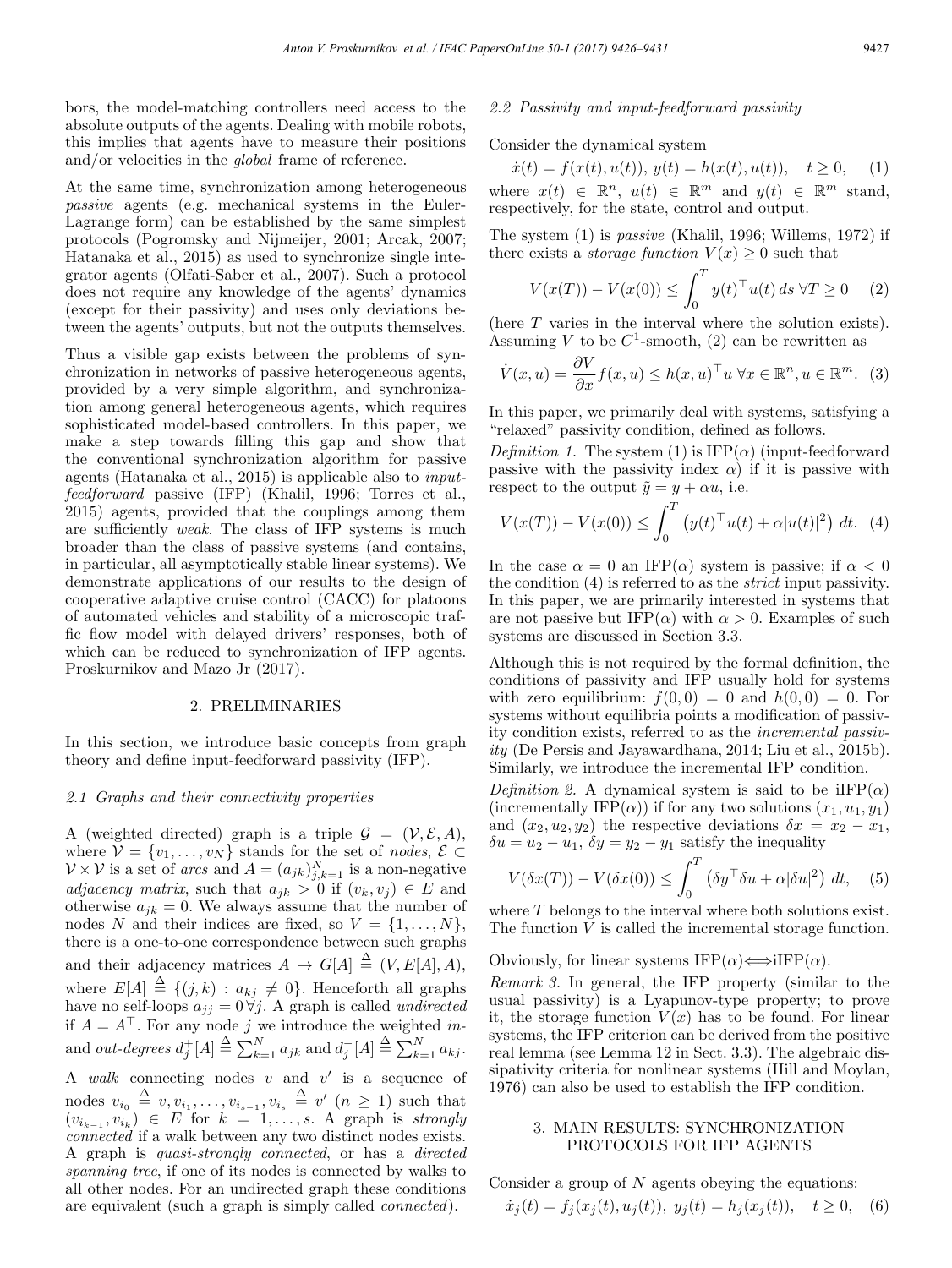for  $j \in \{1, ..., N\}$ . Here  $x_i(t) \in \mathbb{R}^{n_j}$ ,  $u_i(t) \in \mathbb{R}^m$ ,  $y_i(t) \in \mathbb{R}^m$  stand respectively for the jth agent's state, control and output.

In this paper, we study distributed protocols, synchronizing the outputs  $y_i$  asymptotically or in  $L_2$ -norm.

Definition 4. Solutions  $\{(x_j(t), u_j(t), y_j(t))\}_{j=1}^N$  of the systems (6), defined on  $t \in [0; \infty)$ , are *output synchronized* if

$$
|y_i(t) - y_j(t)| \xrightarrow[t \to \infty]{} 0 \quad \forall i, j = 1, \dots, N. \tag{7}
$$

More specifically, the solutions are output synchronized with a predefined *reference signal*  $\bar{y} : [0; \infty) \to \mathbb{R}^m$  if

$$
|y_i(t) - \bar{y}(t)| \xrightarrow[t \to \infty]{} 0 \quad \forall i = 1, ..., N. \tag{8}
$$

Definition 5. Solutions  $\{(x_j(t), u_j(t), y_j(t))\}_{j=1}^N$  of the systems (6), defined for  $t \geq 0$ , are *output*  $L_2$ -synchronized if

$$
\int_0^\infty |y_i(t) - y_j(t)|^2 dt < \infty \quad \forall i, j = 1, \dots, N. \tag{9}
$$

The solutions are output  $L_2$ -synchronized with a predefined reference signal  $\bar{y} : [0; \infty) \to \mathbb{R}^m$  if

$$
\int_0^\infty |y_i(t) - \bar{y}(t)|^2 dt < \infty \quad \forall i = 1, \dots, N. \tag{10}
$$

In practice, the difference between the asymptotical and  $L_2$ -synchronization is minor. Mathematically, none of these conditions implies the other one. However, in some special situations it is possible to prove that  $L_2$ synchronization implies asymptotical synchronization.

Proposition 6. Let  $y_i(t)$  be absolutely continuous and  $(y_i - \dot{y}_j) \in L_p[0; \infty]$  for some  $p > 1$  and for any  $i, j$ . Then (9) implies (7). If, additionally,  $\bar{y}(t)$  is absolutely continuous and  $(\dot{y}_i - \dot{\bar{y}}) \in L_p[0; \infty]$   $\forall i$  then (10) entails (8).

Proposition (6), as well as all other statements of this paper, is proved in Appendix. In the following subsections we examine synchronization algorithms.

#### 3.1 Synchronization without reference signal

We start examinating the linear controller:

$$
u_j(t) = \sum_{k=1}^{N} a_{jk}(y_k(t) - y_j(t)),
$$
\n(11)

where  $a_{jk} \geq 0$  are the *coupling gains*. The matrix  $A =$  $(a_{jk})$  determines the interaction graph (or the network's topology)  $\mathcal{G}[A]$ , where node k is connected to node j by an arc if and only if  $a_{jk} \neq 0$ , that is, the control input of agent j is directly influenced by the output of agent  $k$ .

It is widely known (Olfati-Saber et al., 2007; Ren and Beard, 2008; Münz et al., 2011) that single integrators  $\dot{y}_j =$  $u_i$ , coupled via the protocol (11) reach *consensus* (that is, a common limit  $y_* = \lim_{t\to\infty} y_j(t)$  exists) whenever  $\mathcal{G}[A]$  has a directed spanning tree. Output synchronization (7) is retained replacing single integrators by general passive systems (6) and assuming strong connectivity of  $\mathcal{G}[A]$  (Hatanaka et al., 2015, Theorem 8.3). Our first result extends this to IFP agents.

*Theorem 7.* Assume that agent j (for  $j = 1, \ldots, N$ ) is IFP( $\alpha_j$ ) with a storage function  $V_j(x_j) \geq 0$ . Let  $\mathcal{G}[A]$  be strongly connected and the couplings be "weak", i.e.

$$
\alpha_j d_j^+[A] = \alpha_j \sum_{k=1}^N a_{jk} < 1/2 \quad \forall j = 1, \dots, N. \tag{12}
$$

Then the following statements hold.

- (1) Any solution of the system  $(6)$ ,  $(11)$ , which is prolongable to  $\infty$ , is output  $L_2$ -synchronized (9);
- (2) Suppose that for any j the function  $V_j$  is radially unbounded  $\lim_{|x_i| \to \infty} V_j(x_j) = \infty$ , the map  $f_j$  is continuous and  $h_i$  is  $C^1$ -smooth. Then, any solution of the closed-loop system  $(6)$ , $(11)$  is prolongable to ∞, bounded, and output synchronized (7).

The proofs of Theorem 7 and other results of this section are omitted due to the page limit and can be found in (Proskurnikov and Mazo Jr, 2017). In the case of  $\alpha_j = 0$ the inequalities (12) hold for any matrix A, and Theorem 7 coincides with Theorem 8.3 in (Hatanaka et al., 2015). We proceed with two remarks, regarding the assumptions.

Remark 8. Unlike passive agents, for general IFP agents the requirement of weak coupling (12) cannot be disregarded, as demonstrated by the following example. For any  $p, q > 0$  the system:

$$
\ddot{y}_j(t) + p\ddot{y}_j(t) + q\dot{y}_j(t) = u_j(t) \in \mathbb{R}, \quad t \ge 0,
$$
 (13)

is IFP( $\alpha$ ) with some  $\alpha = \alpha(p,q) > 0$  (c.f. Subsect. 3.3). Applying the protocol (11) with all-to-all coupling  $a_{ij} =$  $x > 0 \forall i, j$  to a group of identical agents (13), output synchronization is guaranteed (Olfati-Saber et al., 2007; Li et al., 2010) only when the polynomial  $s^3 + ps^2 + qs +$  $\varkappa(N-1) = 0$  is Hurwitz. Accordingly to the Routh-Hurwitz criterion, this is possible only if  $\varkappa(N-1) < pq$ , i.e. the gain  $\varkappa$  is small.

Remark 9. Dealing with general heterogeneous agents, the condition of strong connectivity cannot be replaced by the existence of a directed spanning tree in  $\mathcal{G}[A]$ . Consider, for instance, a pair  $(N = 2)$  of harmonic oscillators

$$
\ddot{\xi}_1 + \omega_1^2 \xi_1 = u_1, \quad \ddot{\xi}_2 + \omega_2^2 \xi_2 = u_2, \quad \omega_1 \neq \omega_2.
$$

that are passive with respect to the outputs  $y_1 = \dot{\xi}_1$  and  $y_2 = \dot{\xi}_2$ . Consider the protocol  $u_1 = k(\dot{\xi}_2 - \dot{\xi}_1), u_2 =$ 0, which corresponds to the graph with  $N = 2$  nodes and the only arc  $2 \leftrightarrow 1$ . It can be shown that the system has a family of solutions  $\xi_1(t) = Re[W(\omega_2)ce^{\iota\omega_2 t}],$  $\xi_2 = Re[ce^{i\omega_2 t}],$  where  $c \in \mathbb{C}$  is constant and  $W(s) =$  $\overline{\dot{k}}s/(s^2+\dot{k}s+\omega_1^2)$ . The corresponding outputs are  $y_1(t)$  =  $Re[i\omega_2 W(i\omega_2)ce^{i\omega_2 t}]$  and  $y_2(t) = Re[i\omega_2ce^{i\omega_2 t}]$ . Since

$$
|W(\iota\omega_2)| = \left|\frac{k\iota\omega_2}{(\omega_1^2 - \omega_2^2) + k\iota\omega_2}\right| < 1,
$$

the outputs are harmonic signals with the same frequency  $\omega_2$  but different amplitudes and cannot be synchronous.

#### 3.2 Reference-tracking synchronization

We now consider the more complex problem of output synchronization with a reference signal (8). In this paper we confine ourselves to a special situation: when the desired trajectory is generated as the output of an agent for some appropriate control input and initial condition.

Assumption 10. For any j system  $(6)$  has a solution  $(\bar{x}_j(t), \bar{u}_j(t), \bar{y}_j(t))$  such that  $\bar{y}_j(t) \equiv \bar{y}(t) \forall t \geq 0$  (in particular, the solution is prolongable to  $\infty$ ). At any time agent j is aware of the value  $\bar{u}_j(t)$ , however the reference  $\bar{y}(t)$ may be available only to a few "dedicated" agents.

 $^1\,$  If  $\bar{u}_j(\cdot)$  is not unique, agent  $j$  knows one of such solutions.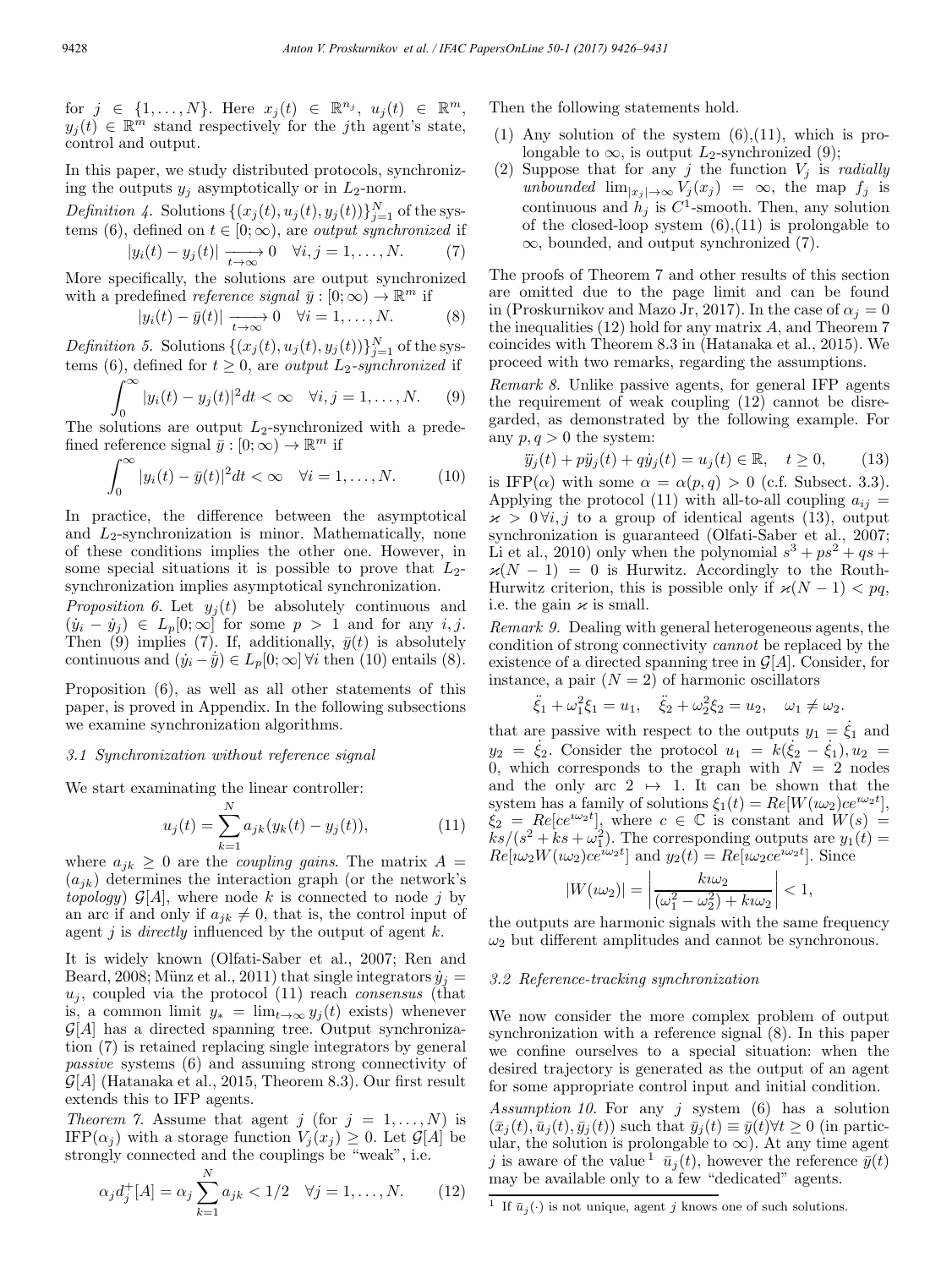Assumption 10 is often adopted implicitly or explicitly in reference-tracking synchronization problems. For linear agents (Li et al., 2010; Liu et al., 2015a) the reference signal  $\bar{y}(t)$  is usually supposed to be an output of a reference system, whose model is known and included by the models of other agents. Dealing with first-order integrator agents  $\dot{y}_i = u_i$ , Assumption 10 implies that the agents know the derivative  $\dot{\bar{y}}(t)$ ; this holds e.g. if  $\bar{y}(t)$  =  $t\bar{v} + \bar{y}(0)$ , where  $\bar{v}$  is known, but the initial condition  $\bar{y}(0)$ is uncertain. A practical example of this type is discussed in Section 4. Note that the solution  $(\bar{x}_i(t), \bar{u}_i(t), \bar{y}_i(t))$  is not assumed to be asymptotically stable, so the control  $u_i(t) = \bar{u}_i(t)$  does not guarantee the reference signal tracking (8). In general, only some of the agents are able to measure the tracking error  $\bar{y}(t) - y_j(t)$ , whereas the remaining agents measure only deviation between theirs and their neighbors' outputs.

Consider the following modification of the algorithm (11)

$$
u_i(t) = \bar{u}_i(t) + b_i(\bar{y}(t) - \bar{y}_i(t)) + \sum_{j=1}^{N} a_{ij}(y_j(t) - y_i(t)).
$$
 (14)

Here  $b_i > 0$  if agent i has access to the reference signal, and otherwise  $b_i = 0$ . The following result is a counterpart of Theorem 7 for reference-tracking synchronization.

Theorem 11. Let Assumption 10 hold and further assume that: for all  $j \in \{1, ..., N\}$  agent j is iIFP $(\alpha_i)$ ,  $\mathcal{G}[A]$  is strongly connected, at least one agent has access to the reference signal, i.e.  $\sum_i b_i > 0$ , and the couplings are sufficiently weak, i.e.

$$
\alpha_j(d_j^+[A]+2b_j) < 1/2 \quad \forall j = 1, \dots, N. \tag{15}
$$

Then, the following two statements hold:

- (1) Any solution of the system  $(6)$ ,  $(14)$ , prolongable to  $\infty$ , is output L<sub>2</sub>-synchronized with the reference signal (10); in particular,  $\int_0^\infty |\bar{u}(t) - u_j(t)|^2 dt < \infty$ .
- (2) If for all j the functions  $V_j$  are radially unbounded, the maps  $f_j$  are  $C^1$ -smooth, the Jacobians  $\frac{\partial f_j}{\partial x_j}, \frac{\partial f_j}{\partial u_j}$ are uniformly bounded, and the maps  $h_j$  are linear:  $h_i(\xi_1-\xi_2)=h_i(\xi_1)-h_i(\xi_2)$ ; then, any solution of the closed-loop system  $(6)$ , $(14)$  is prolongable to  $\infty$  and output synchronized (8) with the reference signal.

#### 3.3 Examples of IFP agents

In this subsection, examples of IFP agents are provided.

#### SISO agents with a pole at zero

Consider a SISO system

$$
s\rho(s)\zeta(t) = u(t) \in \mathbb{R}, \quad s \stackrel{\Delta}{=} \frac{d}{dt}, \ \rho(\lambda) = \sum_{k=0}^{r} \rho_k \lambda^k; \ny(t) = \eta(s)\zeta(t), \quad \eta(\lambda) = \sum_{k=0}^{r} \eta_k \lambda^k
$$
\n(16)

Lemma 12. Assume that  $\rho(s)$  is a Hurwitz polynomial and  $\eta_0 \rho_0 \geq 0$ . Then the system (16) is IFP( $\alpha$ ) for sufficiently large  $\alpha \geq 0$ . Denoting the transfer function from u to y by  $W(\lambda) = \eta(\lambda)/(\lambda \rho(\lambda))$ , the passivity index can be found as

$$
\alpha = -\inf_{\omega \in \mathbb{R}} Re W(\omega). \tag{17}
$$

For instance, Lemma 12 implies that the system (13) is IFP (in this case,  $\rho(\lambda) = \lambda^2 + p\lambda + q$  is Hurwitz since  $p, q > 0$  and  $y(t) = \xi(t)$ ).

### First-order delayed integrators

Consider now a delayed system:

$$
\dot{y}(t) = u(t - \alpha) \in \mathbb{R}^m. \tag{18}
$$

Here  $\alpha \geq 0$  is a constant delay and we assume, by definition, that  $u(t) \equiv u_0(t)$  for  $t \in [-\alpha, 0]$ , where  $u_0 \in L_2(-\alpha;0] \to \mathbb{R}^m$  is a given function. The vector  $y(0)$  and the function  $u_0$  are the initial conditions for the system (18). Formally, our definition of IFP deals with ordinary differential equations (1) only and is not applicable to delay systems. However, the following weaker condition holds for (18), see (Proskurnikov, 2016, p.141, proof of Lemma 7.3).

Lemma 13. For any solution of (18) one has

$$
\int_0^T (y(t)^\top u(t) + \alpha |u(t)|^2) dt \ge -\mathcal{V} \quad \forall T \ge 0,
$$
 (19)

where  $V = V(y(0), u_0(\cdot)) > 0$  is independent of T.

Lemma 13 allows to extend the synchronization criteria to ensembles of agents (20).

Theorem 14. For a group of linear delayed agents

$$
\dot{y}_i(t) = u_i(t - \alpha_i), \quad i = 1, ..., N,
$$
\n(20)

the protocol (11) provides output synchronization (7) and  $L_2$ -synchronization (9), whenever the graph  $\mathcal{G}[A]$  is strongly connected and (12) holds.

Remark 15. In the monograph Tian (2012) a more general result is formulated without a complete proof (Theorem 7.10), stating that under assumptions of Theorem 14 synchronization is retained if the graph is not strongly connected but has a directed spanning tree.

Remark 16. Theorem 11 also holds for agents (20). However, Assumption 10 becomes impractical since each agent has to be aware of  $\bar{u}_i(t) = \dot{\bar{y}}(t+\alpha_i)$  at time t, which makes the controller (14) non-causal. The protocol (14) may still be used in the case where the reference signal is linear  $\bar{y}(t) = v_0 t + \bar{y}(0)$  and  $v_0$  is known, but  $\bar{y}(0)$  is uncertain.

### 4. SYNCHRONIZATION IN VEHICLE PLATOONING AND TRAFFIC FLOW MODELING

In this section, we consider two practical applications of the synchronization criteria from Section 3.

#### 4.1 Stability of a microscopic traffic flow model

A basic problem in vehicular traffic is the prevention of congestions and accidents. Microscopic traffic flow models are often employed to represent the traffic flow as a result of cooperation between individual drivers. Since the pioneering work of Chandler et al. (1958), the delay in drivers reaction has been recognized as a crucial factor participating into the overall flow dynamics. The simplest model of this kind (Chandler et al., 1958; Sipahi et al., 2007) deals with  $N$  vehicles, indexed 1 through  $N$ , traveling along a common straight or circular single lane road (their order remains unchanged since overtaking is not possible). Each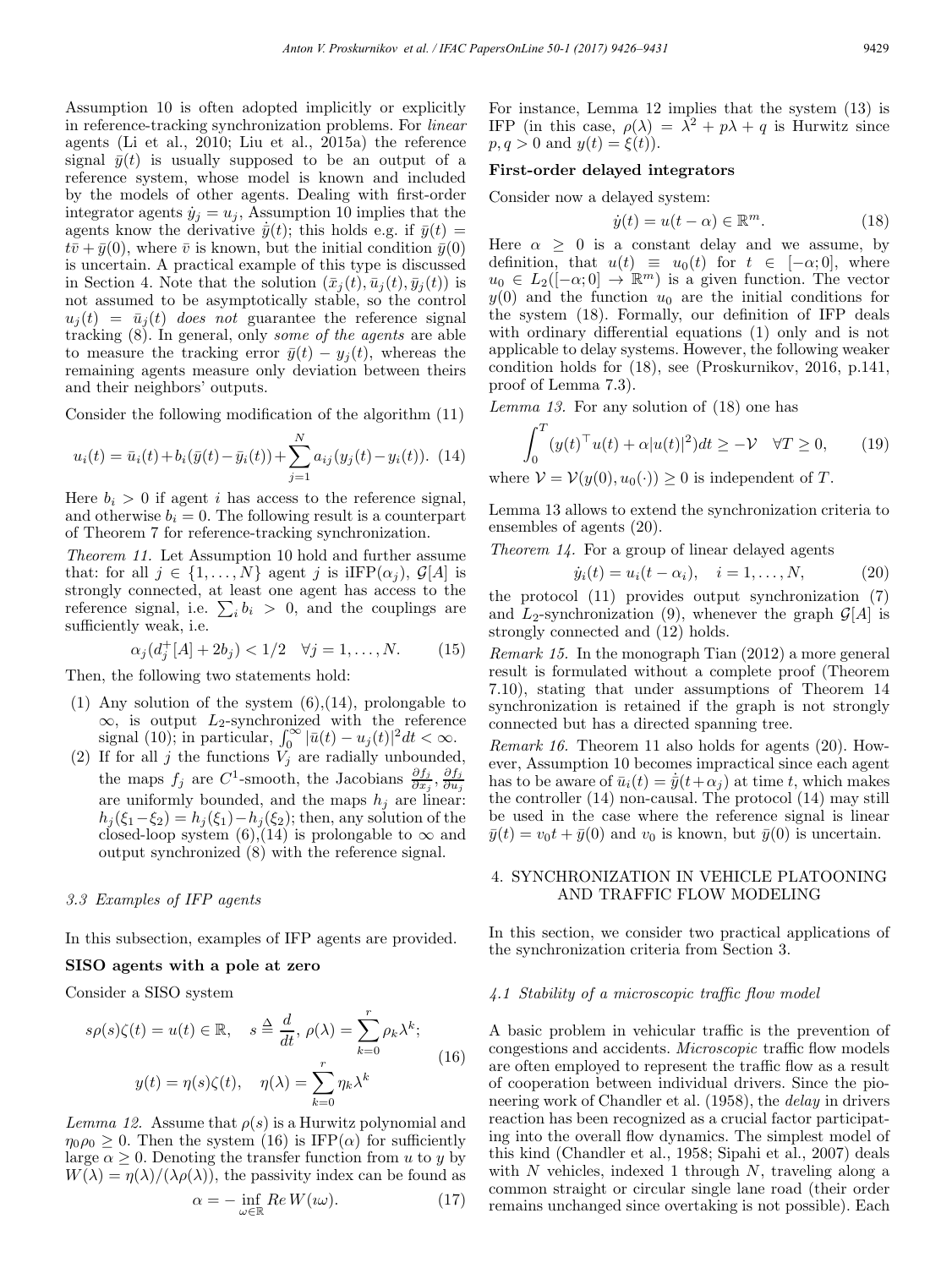

Fig. 1. Platoon of vehicles with bidirectional coupling.

driver is aiming to equalize his velocity of his own vehicle with that of its predecessor:

$$
\dot{v}_i(t) = u_i(t - \alpha), \ u_i(t) = K(v_{i-1}(t) - v_i(t)). \tag{21}
$$

Here  $v_i(t)$  is the speed of the *i*-th vehicle,  $\alpha$  is the delay in its driver's action, and  $K$  stands for the driver's "sensitivity" to alterations of the relative velocity of the predecessor vehicle. In the case of straight road,  $v_0(t) \equiv v_0$ is the desired velocity with respect to the leading vehicle 1; for a circular road,  $v_0(t) \equiv v_N(t)$ , i.e. vehicle 1 follows vehicle N. A key issue addressed via this model Chandler et al. (1958) is that of the stability of the "synchronous" manifold:  $v_1 = \ldots = v_N$ .

For the straight road case a necessary and sufficient condition for such a synchronization:  $2\alpha K < 1$  was found in (21). We extend this classical result to the traffic flow model with a general directed interaction topology and heterogeneous delays and sensitivities of the drivers.

$$
\dot{v}_i(t) = u_i(t - \alpha_i), \, u_i(t) = \sum_{j=1}^{N} a_{ij}(v_j(t) - v_i(t)), \, \forall i. \tag{22}
$$

The model (22) allows, in particular some drivers to respond to the change not only in the predecessor's, but also in the follower's velocity, or use the information about several predecessors and followers. The following theorem gives a criterion of velocity synchronization in (22) under the assumption of a strongly connected topology, which holds e.g. for uni- and bidirectional ring coupling (circular road). The gain  $a_{ij} \geq 0$  in (22) stands for the sensitivity of driver  $i$  to changes in the speed of vehicle  $j$ . Theorem 14, applied to  $y_i = v_i$ , yields in the following corollary:

Corollary 17. Suppose that the graph  $\mathcal{G}[A]$  is strongly connected and (12) holds. Then the vehicles' velocities are asymptotically synchronized  $v_i(t) - v_j(t) \xrightarrow[t \to \infty]{} 0.$ 

#### 4.2 An application to cooperative adaptive cruise control

In this subsection we demonstrate an application of Theorem 11 to the stability of a platoon of vehicles (Fig. 2), constituted by the leading vehicle 0 and N follower vehicles, indexed 1 through  $N$  (Fig. 1). Cooperative adaptive cruise control (CACC) system implements a control algorithm, making each vehicle keep the safe distance to the predecessor and follow the leader's velocity. The interaction topology between the vehicles may be different (Zheng et al., 2016); the most studied is a unidirectional topology, where each vehicle has information only about the predecessor.

In this subsection, we examine a CACC algorithm with bidirectional interactions. The advantages of bidirectional platooning algorithms over unidirectional ones are discussed e.g. in (Zhang et al., 1999; Barooah et al., 2009; Zheng et al., 2016) (see also references therein); in many senses such algorithms are more robust against disturbances propagating through the platoon ("string-stable"). We examine the CACC algorithm, proposed in (Barooah et al., 2009). The leader's speed  $v_0(t) \equiv v_0$  is broadcasted to every follower (Fig. 1). Besides this, the vehicles 1 through  $N-1$  measure the distances to *both* their predecessors and followers, and the rear vehicle  $N$  measures the distance to its predecessor. Denoting the position of vehicle *i*'s rear bumper by  $q_i \in \mathbb{R}$  (see Fig. 2), the goal of the CACC algorithm is to keep the desired distance to the predecessor and the desired velocity, i.e.

$$
q_{i-1}(t) - q_i(t) \xrightarrow[t \to \infty]{} s_i, \quad v_i(t) = \dot{q}_i(t) \xrightarrow[t \to \infty]{} v_0. \tag{23}
$$



Fig. 2. Platoon of vehicles. Notation used in the text

As usual in CACC problems (Zhang et al., 1999; Zheng et al., 2016), the follower vehicles obey linear models

$$
\tau_i \ddot{q}_i + \ddot{q}_i = a_{i, des}(t), \qquad (24)
$$

where  $a_{i,des}$  is the desired acceleration and  $\tau_i$  is a time constant, depending on the vehicle's powertrain. The vehicles 1 through  $N-1$  apply the following controller:

$$
a_{i,des}(t) = \mu_i(v_0 - v_i(t)) + \eta_i(q_{i-1}(t) - q_i(t) - s_i) + \nu_i(q_{i+1}(t) - q_i(t) + s_{i+1}), \ 1 \le i \le N - 1,
$$
 (25)

Vehicle  $N$  is controlled similarly, but has no follower

$$
a_{N,des}(t) = \mu_N(v_0 - v_N(t)) + \eta_N(q_{N-1}(t) - q_N(t) - s_N). \tag{26}
$$

Theorem 18. Let  $\mu_i \tau_i < \frac{1}{2}$  and  $\eta_i, \nu_i > 0$  satisfy

$$
\frac{\mu_i^2}{2} > \begin{cases} \eta_i + \nu_i, & 1 < i < N; \\ 2\eta_1 + \nu_1, & i = 1; \\ \eta_N, & i = N. \end{cases} \quad \forall i \tag{27}
$$

Then the algorithm (25), (26) provides (23).

The result of Theorem 18 can be extended to some cases of nonlinear vehicles' dynamics, where the inner-loop engine and torque controllers (Zhang et al., 1999) fail to attenuate the nonlinearities. Notice that Theorem 18 does not address the string stability problem, i.e. the robustness of CACC against small disturbances in measurements as N becomes large; the analysis of string stability is based on other techniques and is beyond the scope of this paper.

#### 5. CONCLUSIONS AND FUTURE WORK

In this paper, we offer simple distributed protocols for synchronization of heterogeneous non-passive agents that satisfy an IFP property. We apply the obtained results to analysis of microscopic traffic flow models and CACC algorithms for heterogeneous platoons. The results can be extended to some nonlinearly coupled networks, time-varying graphs and "coopetitive" networks, where agents can both cooperate and compete (Proskurnikov and Cao, 2016). The robustness of synchronization algorithms against delays and noises is a subject of ongoing research.